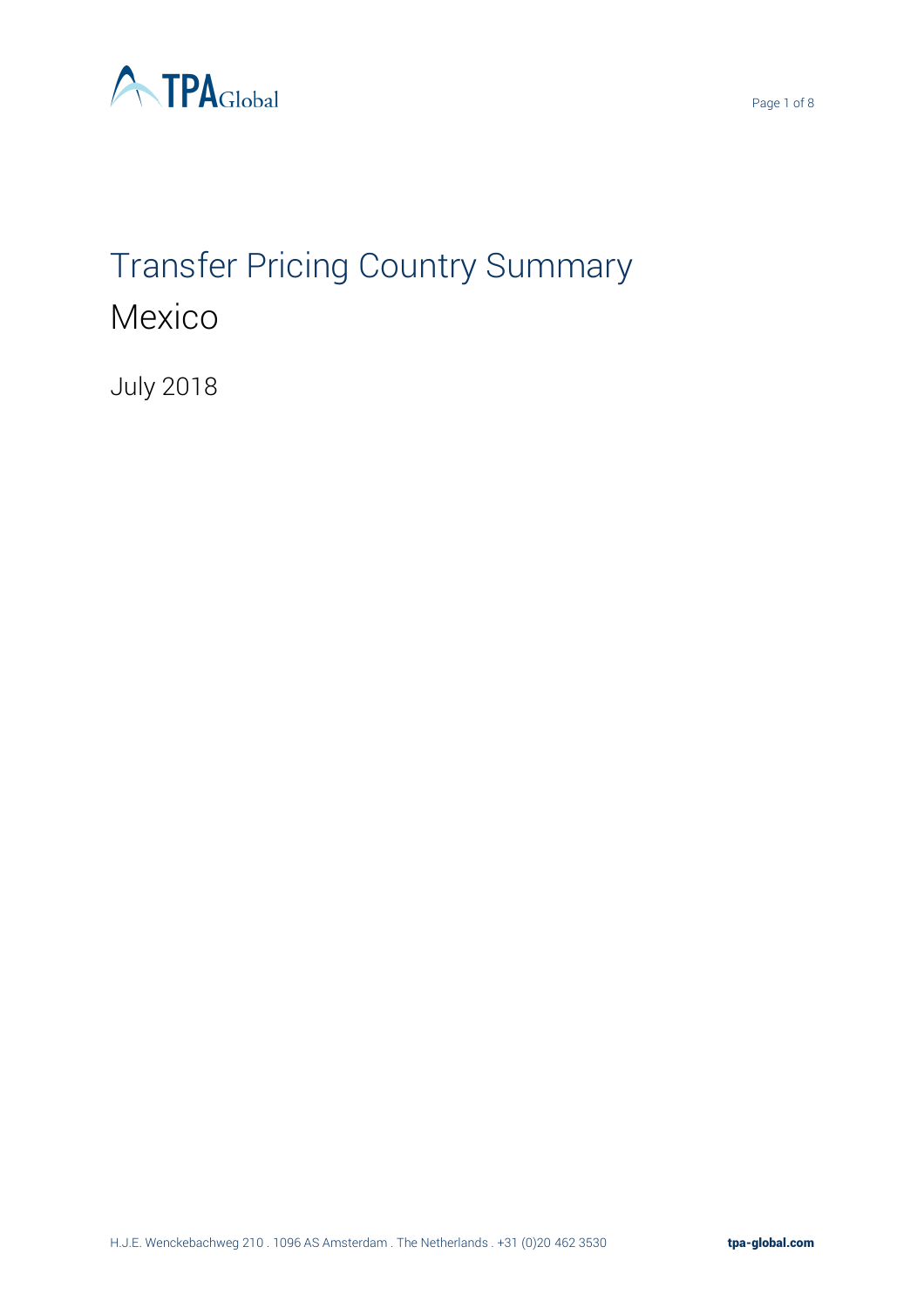

## Legislation

#### Existence of Transfer Pricing Laws/Guidelines

Transfer pricing legislation can be found in Article 76 Sections IX, X and XII; 76 A and in Articles 179 and 180 of the Mexican Income Tax Law ("MITL"). Specific regulations for the "Maquila" industry exist under Articles 181, 182 and 183.

#### Definition of Related Party

Two or more persons are considered to be related parties when one of them participates, directly or indirectly, in the administration, control or equity of the other, or when a person or group of persons participates, directly or indirectly, in the administration, control, or equity of said persons. Members of partnerships are considered to be related, as are the persons who in accordance with this paragraph are considered related parties of said members.

Similarly, the head office or other permanent establishments thereof are considered related parties of a permanent establishment, as are the persons indicated in the preceding paragraph and the permanent establishments thereof.

#### Transfer Pricing Scrutiny

Transfer Pricing audits in Mexico have increased significantly over the last years. Since the introduction of new compliance requirements by the Mexican tax office ("SAT"), such as the transfer pricing questionnaires as well as informative returns, and the application of stricter audit processes taxpayers and their transfer pricing advisors have become more aware of the importance to prepare a comprehensive transfer pricing documentation. Amongst the most common points scrutinized by the SAT during an audit are the following:

- − The economic substance of the transactions and their relevance to the taxpayer´s business operations and profits;
- − The selection and application of a transfer pricing methodology in accordance with Article 180 of the MITL. Special consideration is given to the arguments presented in the documentation for selecting a particular method, especially when the Comparable Uncontrolled Price Method is not considered to be the most reliable to test the arm´s length nature of the transaction;
- − Payments for interests, royalties, and technical assistance will be considered not deductible when made to a foreign entity that controls or is controlled by the taxpayer when:

a) the recipient of the payment is a transparent flow through entity, except in the case when the transactions are conducted at arm's length and its stockholders and or associates are subject to the income tax for the income received by the foreign entity;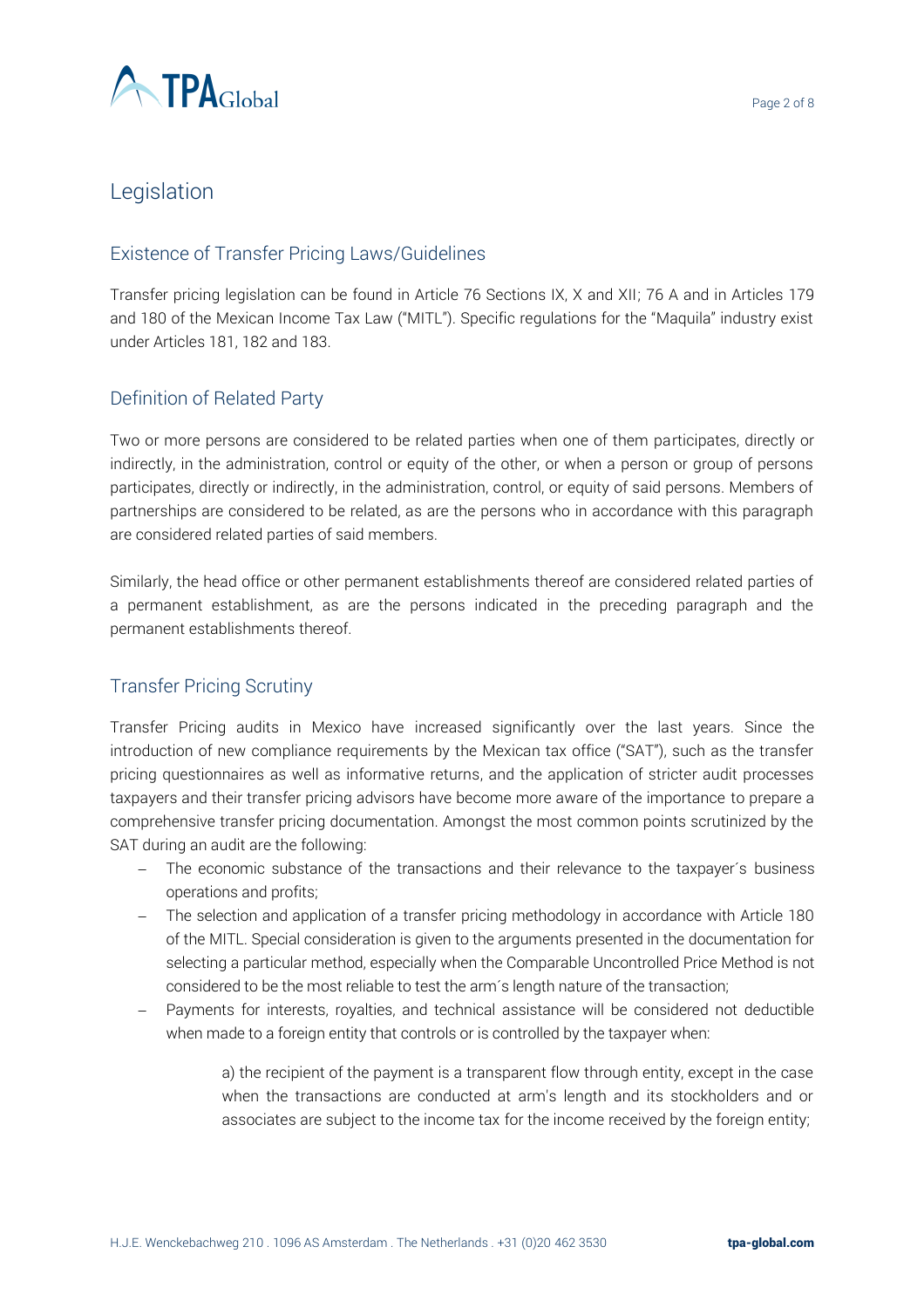

b) the payment is considered inexistent for tax purposes in the country where the entity is located;

c) the foreign entity does not consider the payment as a taxable income.

- − Consistency in the information disclosed (e.g., transaction amounts, methodology used, transfer prices agreed, etc.) in the Anexo 9 de la DIM, the Statutory Tax Audit report, the transfer pricing questionnaires, Master file, Local file and Country-by-country reports and in the transfer pricing documentation itself is significantly scrutinized by the SAT;
- − The existence of legal documentation formalizing the intercompany transactions and the language used therein, e.g., agreements, internal reports or memorandums.

#### Transfer Pricing Penalties

Failure to prove that intercompany transactions were agreed at arm´s length may result in the disallowance of deductions relating to payments to related parties or estimated income in case the related party transaction relates to income obtained from a related party transaction. According to the Mexican Federal Fiscal Code ("FFC"), there is no specific penalty for not preparing supporting transfer pricing documentation. However, Article 76 of the Federal Fiscal Code allows the SAT to assess penalties in cases in which it deems a company's transfer pricing is not consistent with the arm's length principle under the Mexican transfer pricing regulations. It is for this reason that taxpayers must document their intercompany transaction. If the SAT concludes that a company underpaid taxes in Mexico because it employed transfer prices that did not comply with the provisions of the MITL, the taxpayer will be liable for the following:

- − Omitted taxes, restated for inflation;
- − Interest;
- − If transfer pricing documentation exists but omitted tax is unveiled by the SAT, a penalty of 27.5 - 37.5 percent of the omitted quantity may be imposed. In the case of a loss, a penalty of 15 – 20 percent of the difference between the reported and real loss may be imposed;
- − If there is no transfer pricing documentation, a penalty that may range between 55 and 75 percent of omitted income tax, or 30 to 40 percent of the excess of the tax loss originated due to transfer pricing.

This means that Article 76 of the same code provides for a 50 percent reduction in the penalty imposed for underpaid taxes or for determining a loss in excess due to transfer pricing, if the taxpayer keeps supporting transfer pricing documentation.

Articles 81-XVII and 82-XVII state that whenever the taxpayer fails to inform about its transactions executed with related parties as set forth in Article 76 of Income Tax Law, a penalty of MXN \$68,590 to MXN \$137,190 is imposed.

Articles 81-XL and 82 XXXVII state that whenever the taxpayer fails to submit the related parties informative returns as set forth in Article 76-A of Income Tax Law, a penalty of MXN \$140,540 to MXN \$200,090 is imposed.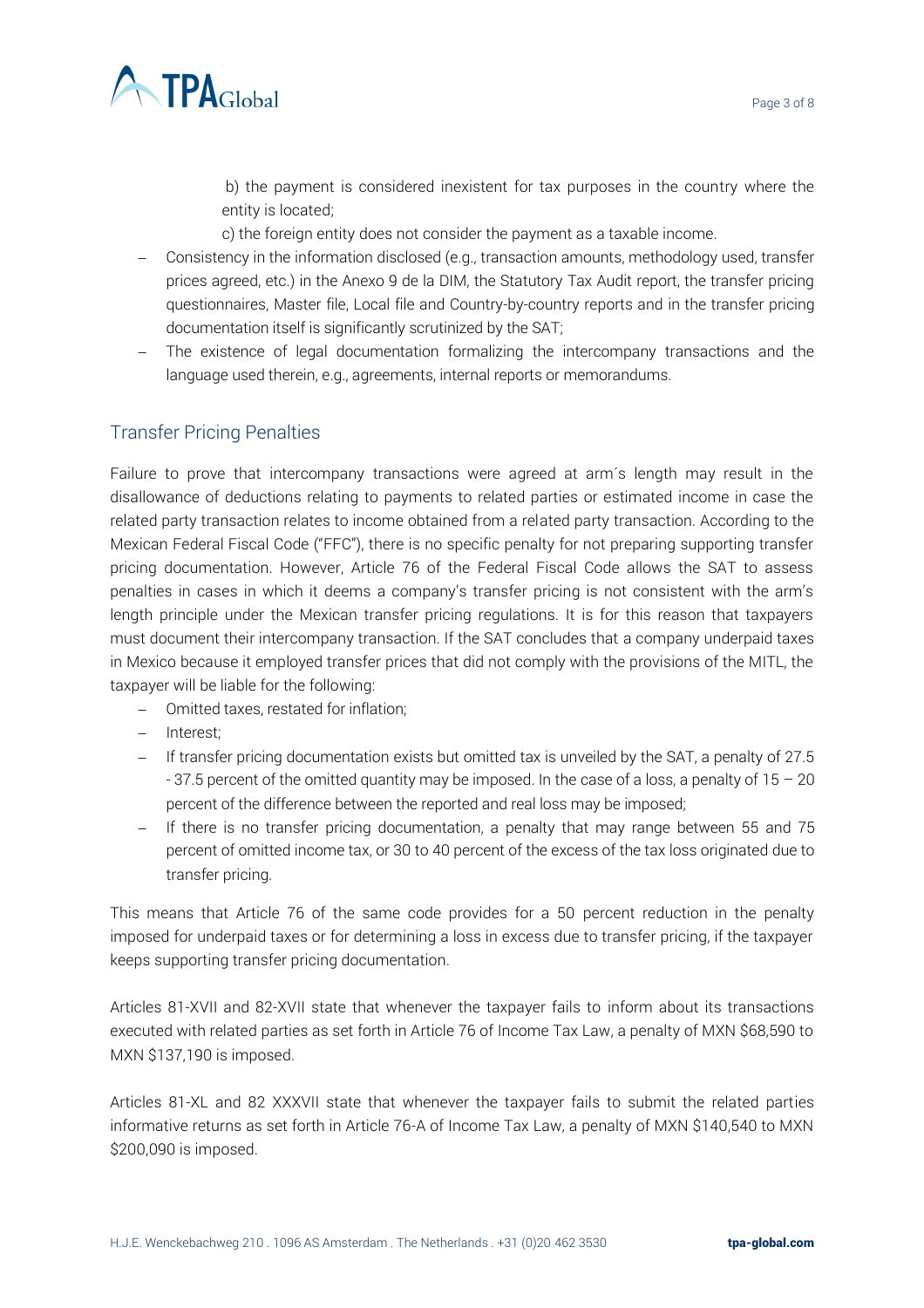

Articles 83-XV and 84-XIII state that whenever the taxpayer fails to identify transactions executed with related parties residing abroad and report them accordingly to Article 76 of Income Tax Law in its accounting records, a penalty of MXN \$1,550 to MXN \$4,670 is imposed for each transaction.

#### Advance Pricing Agreement (APA)

Unilateral and bilateral APAs are available under Article 34-A of the FFC. In Mexico, the application process for an APA is heavily time and resource consuming. Numerous meetings with the tax authorities may be required before a decision is taken. The fact that an open application for an APA exists is no guarantee that an agreement will be reached. Generally, it is uncommon for Mexican Tax Authorities to grant such a request.

## Documentation And Disclosure Requirements

#### Tax Return Disclosures

Anexo 9 de la Declaracion Informativa Multiple ("Anexo 9 de la DIM"): each year taxpayers are required to file this document with the annual income tax return (end of March). This document collects information on the intercompany transactions performed by the taxpayer with its foreign related parties, including (i) the names, tax id numbers, country of residency of the related parties, (ii) type of transactions and corresponding amount, (iii) transfer pricing methodology used to evaluate the arm's length nature of the transaction, and (iv) if applicable, the profit or loss margins obtained on each transaction.

Declaración Informativa sobre la Situación Fiscal (Informative Return of The Tax Situation when not filing the Statutory Tax Audit Report) (end of June) or the Statutory Tax Audit Report, known as "Dictamen Fiscal", (by 15 July), both returns require to filing a specific questionnaire about the transfer pricing situation of the company.

Taxpayers and their certified public accountants are required to disclose information with respect to compliance with the Mexican transfer pricing documentation requirements. This is done by completing two questionnaires, which are filed in the Informative Return of the Tax Situation or taxpayer´s Statutory Tax Audit Report depending on the choice if the taxpayer. Both questionnaires consist of "yes/no" questions through which the SAT aims to identify those companies not complying with local transfer pricing regulations or providing inaccurate information. The questionnaires also require broad information on the taxpayer's intercompany transactions, such as type of transaction undertaken, e.g., manufacturing, distribution, licensing; total amount of each transaction; description of the taxpayer´s business operations, compliance with local thin-capitalization rules, etc. Also, the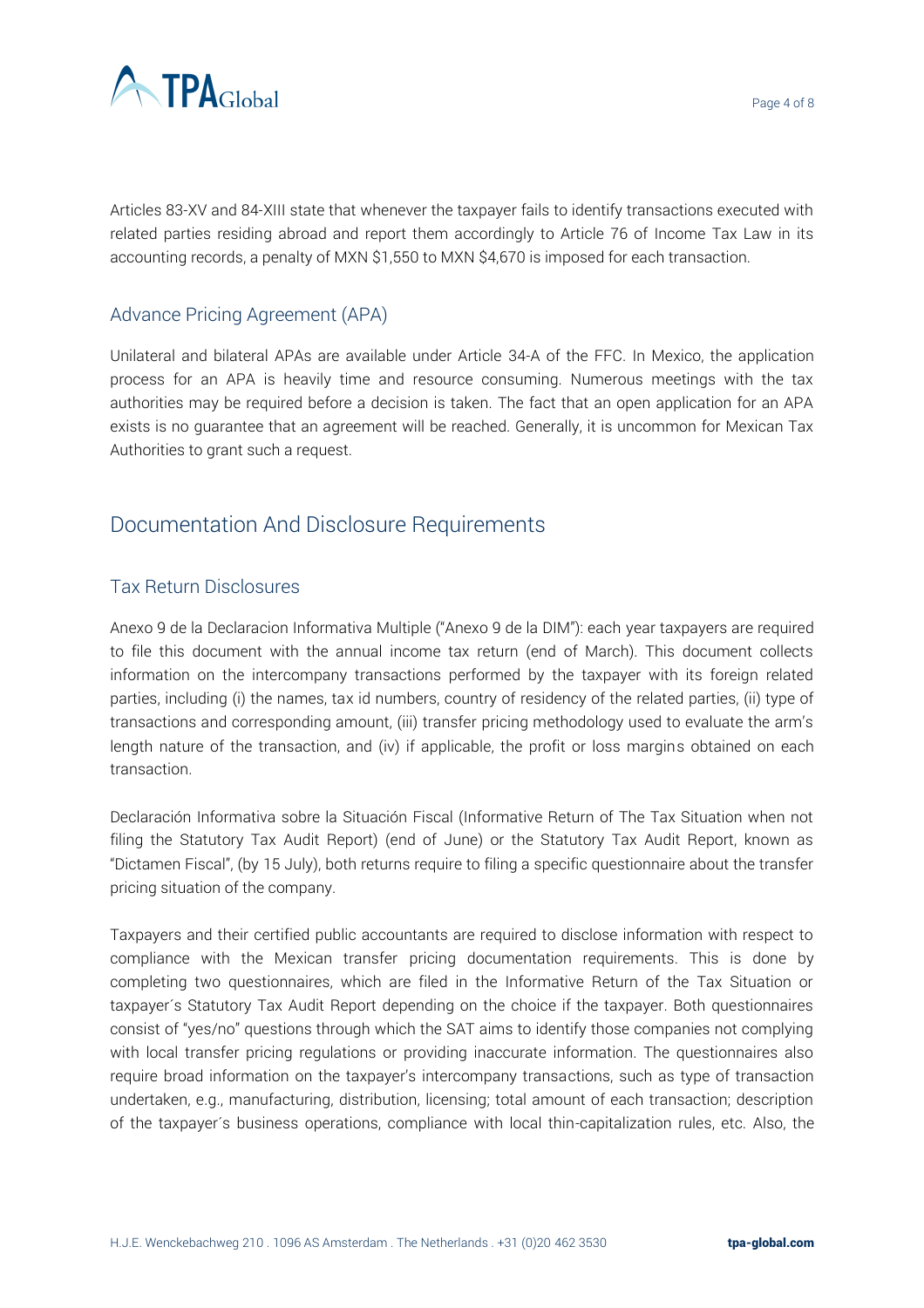

name and tax registry number of the transfer pricing advisor preparing the documentation or advising the company are required to be disclosed.

Forma 76 - Declaración de Operaciones Relevantes-Sección Precios de Transferencia (Form 76 - Relevant Transactions Return-Includes a section for Transfer Pricing for Foreign and Local Transactions). This return is filed monthly in accordance with the calendar that the Tax Authorities publish for that purpose. The transfer pricing section of this return is filed when the company adjusts its intercompany transactions by more than 20 percent or more than \$5,000,000 pesos (\$330,000 USD) or made royalty payments for the current or previous years. This requirement is for foreign and local intercompany transactions.

A penalty of USD\$4,500 to USD\$9,500 can be administered if the document is not filed, filed incorrectly or is incomplete.

#### Level of Documentation

Article 76 Section IX of the MITL requires taxpayers to perform functional and economic analyses for each of the intercompany transactions, regardless of the amount or relevance of the transaction to the overall performance and financial results of the company. The functional analysis must present information on the functions, risks and assets, which are relevant to each of the intercompany transactions. A similar approach must be followed in the economic analysis. Company-wide analyses, i.e., comparison of the company's overall profit against those realized by a group of comparable independent companies are generally not accepted by the SAT. Furthermore, for the selection of the transfer pricing method taxpayers must consider Article 180 of the MITL, which sets a preference for the CUP and once discarded for the other methods.

Regarding the financial information used in the economic analyses it is known that the SAT generally requires the use of segmented financial data for each intercompany transaction. In other words, if a company generates revenues from, for example, two different intercompany transactions, e.g., manufacturing and distribution, it will be recommended to rely on the use of segmented financial data for each transaction to perform the economic analyses.

In line with the three-tiered documentation requirements of BEPS Action 13 of the OECD and in accordance with article 76 A of the Income Tax Law, the tax payer is required to prepare the following transfer pricing documentation:

- − Master file consistent with Annex I to Chapter V of the OECD Transfer Pricing Guidelines;
- − Local file consistent with Annex II to Chapter V of the OECD Transfer Pricing Guidelines;
- − Country-by-country report consistent with Annex III to Chapter V of the OECD Transfer Pricing Guidelines.

Taxpayers that do not meet the following requirements are not bound to prepare the Master File and Local file: ‒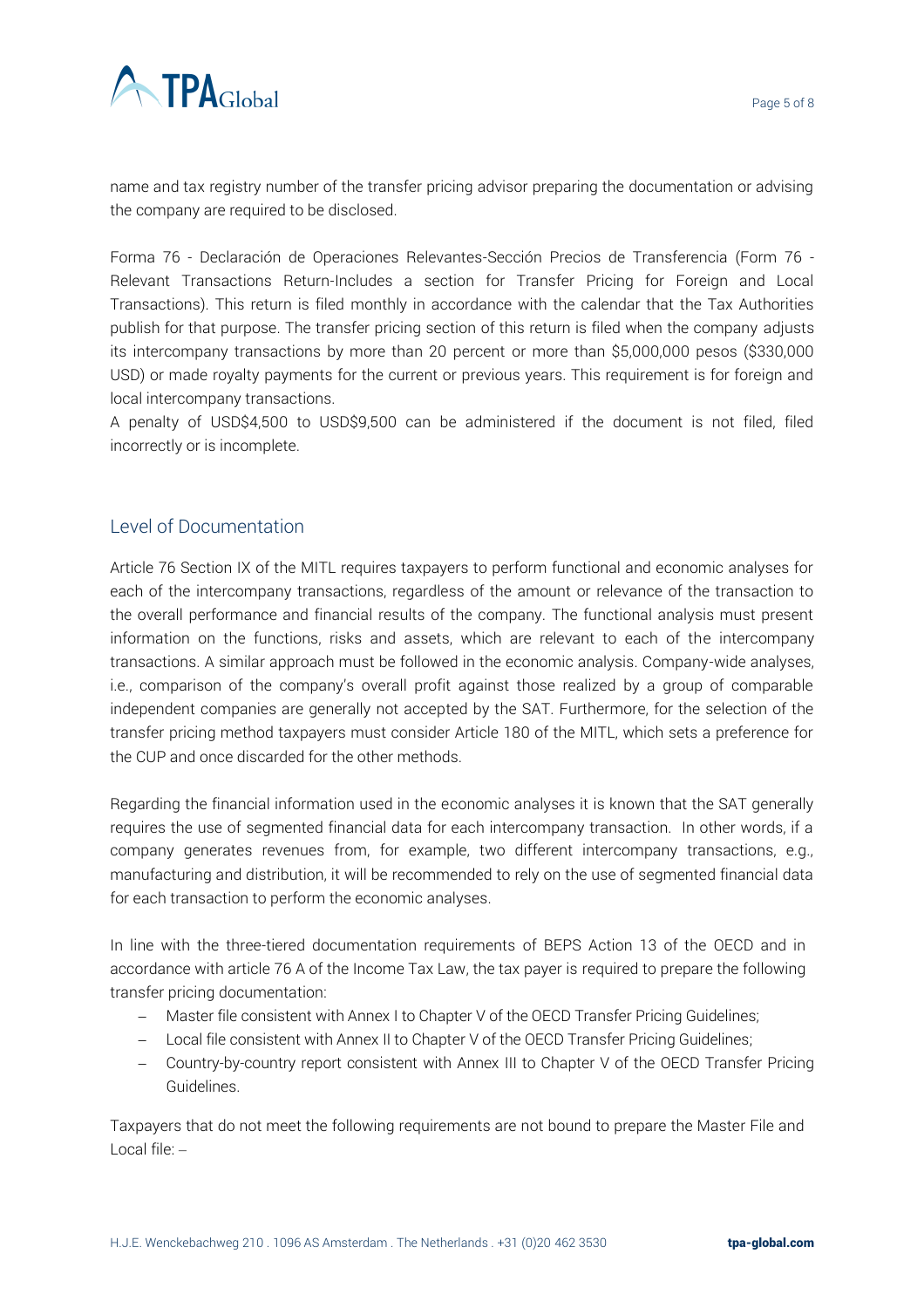

- Taxpayers that in the immediately preceding fiscal year reported in their annual return revenue equal to or exceeding MXN \$708,898,920 (approximately USD \$38,000,000 updated every year);
- − Companies included in the optional tax regime for groups;
- − State owned companies; or
- − Foreign resident legal entities with a permanent establishment in Mexico.

#### Record Keeping

Transfer pricing documentation must be prepared on an annual basis and is considered as part of the accounting records of the company.

#### Language for Documentation

The documentation must be in Spanish. For internal purposes a taxpayer may prepare the transfer pricing documentation report in a language other than Spanish.

#### Small and Medium Sized Enterprises (SMEs)

Article 76, Section IX of the MITL requires taxpayers whose revenues generated during the recent ended fiscal year exceeded \$13,000,000 Mexican Pesos are obligated to document the transactions carried with foreign related parties. For service providers the threshold is reduced to \$3,000,000 Mexican Pesos.

Nonetheless, it is required to prepare transfer pricing documentation for those taxpayers:

- − that enter into transactions with entities in low tax jurisdictions;
- − that are contract or assignation holders in terms of the HRL.

#### Deadline to Prepare Documentation

The transfer pricing documentation has to be completed before the independent auditor files the Statutory Tax Audit Report or the company files the Return about its Tax Situation with the tax authorities.

#### Deadline to Submit Documentation

Early 2018, Mexico modified Article 32-H of the Mexican Federal Tax Code and changed the due date of the Tax Situation Information Return (which was 30 June) to the same due date for the annual tax return. This deadline is 31 March.

Taxpayers that file the Statutory Tax Audit Report are still allowed to file Anexo 9 de la DIM until 15 July or 31 July 2018.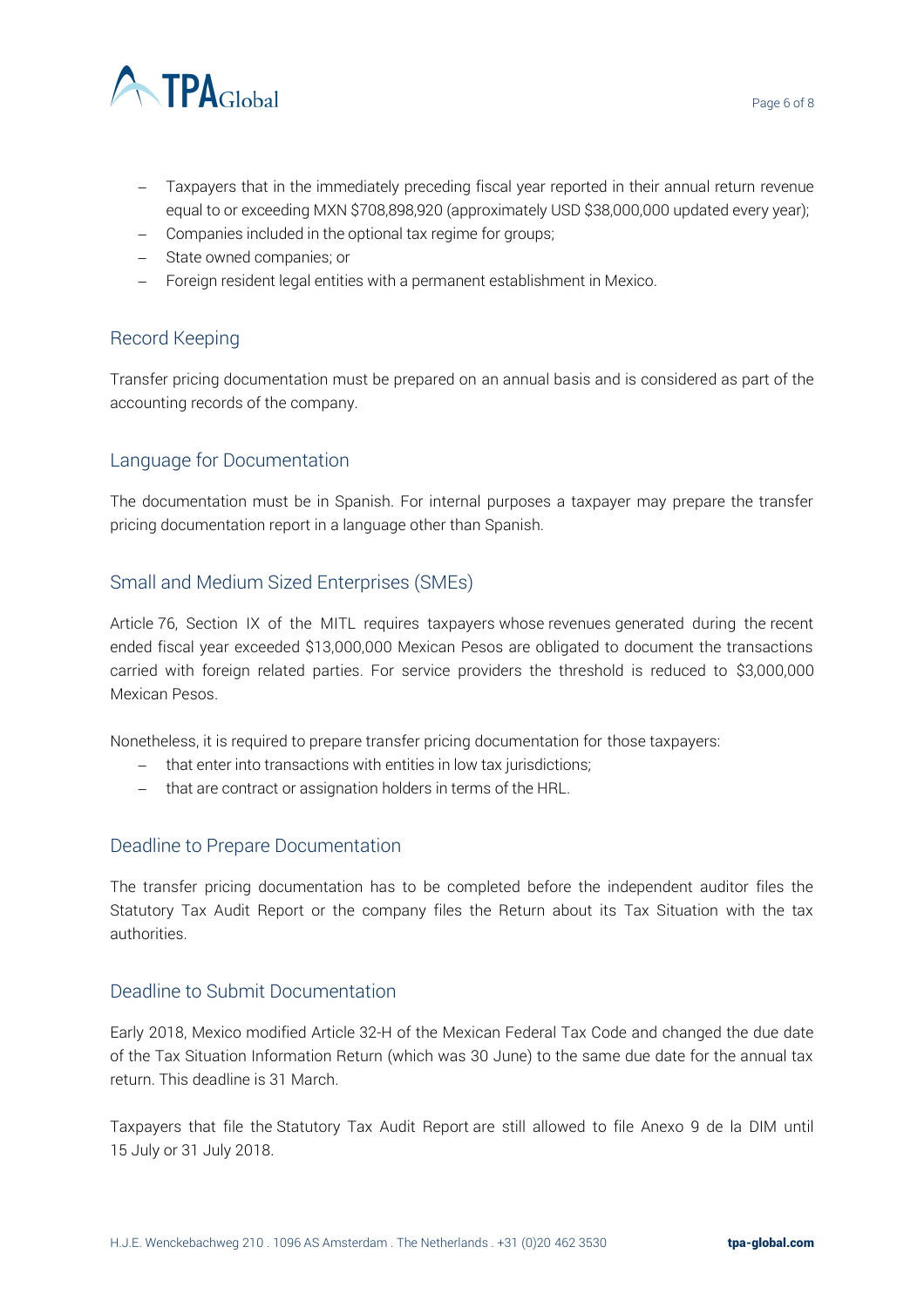



The documents associated with the three-tiered approach to TP documentation (i.e. Master file, Local File and Country-by-Country Report) must be filed by 31 December of the succeeding required year. Specific TP informative return must be filed in conjunction with the annual tax return or statutory tax report.

# Statute Of Limitations

The statute of limitations for transfer pricing related issues is 5 years from the date of the filing of the tax return.

# Transfer Pricing Methods

The six transfer pricing methods contained in the Mexican transfer pricing legislation are consistent with those presented in the OECD Transfer Pricing Guidelines. Article 180 of the MITL is of significant relevance as it specifies their hierarchy and application. In this way taxpayers are required to first evaluate the application of the Comparable Uncontrolled Price Method. The Resale Price Method, Cost Plus Method, Comparable Profit Split Method ("PSM"), Residual Profit Split Method ("RPSM") and Transactional Net Margin Method ("TNMM") would be applicable only after it is properly documented that the CUP is not applicable.

Mexico's approach to method hierarchy is not in conflict with "the most appropriate method" approach of the OECD Transfer Pricing Guidelines, given that it considers applying the guidance in paragraph 2.2 of the OECD Transfer Pricing Guidelines, which inherently implies making an applicability test for each method taking into account several factors, among other tests.

## **Comparables**

Although in principle there is a preference for local comparables, public available information on companies operating in Mexico, or even in South America, is very limited. Therefore, it is uncommon to find in Mexican transfer pricing documentation reports that companies operating in these markets were selected for comparability purposes. Instead, giving the significant availability of public information of companies operating in Canada and the United States of America, companies operating in the North American market are frequently selected as comparables. Mexican tax authorities may accept this approach as long as it is clearly evidenced in the transfer pricing documentation that no reliable public information on companies operating in Mexico existed at the time the documentation was prepared. Also, taxpayers are encouraged to identify whether internal uncontrolled transactions existed, i.e., those entered between the company and unrelated parties, that could be used as